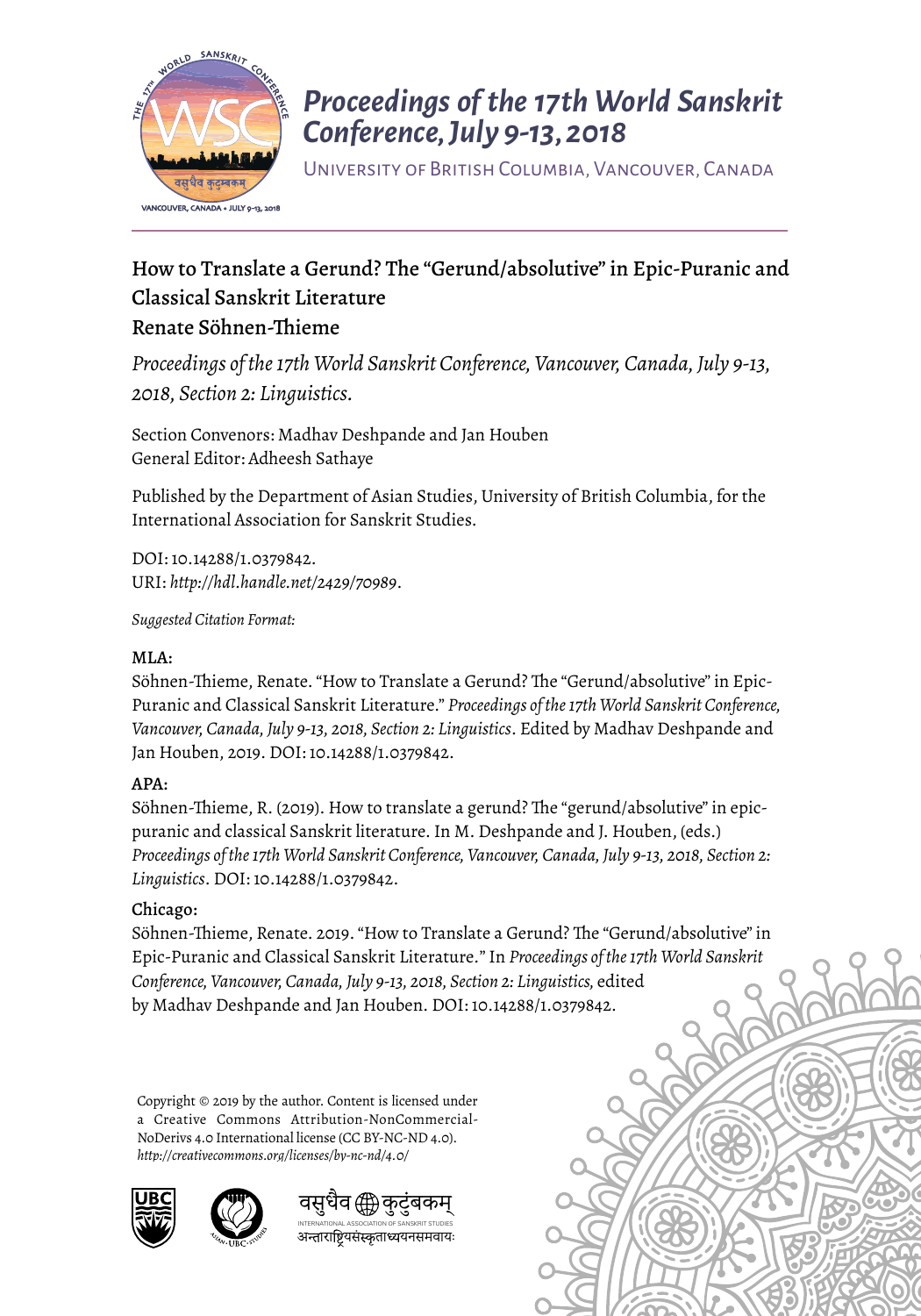# How to Translate a Gerund? The "Gerund/absolutive" in Epic-Puranic and Classical Sanskrit Literature

## *Renate Söhnen-Thieme*

*South Asia Department, School of Oriental and African Studies, London, U.K.* 

## Abstract

The article is based on the observation and collection, over several decades, of examples of the so-called "gerund," "indeclinable participle," or "absolutive" (the last of these mainly in German). It starts with the discussion of the terms and definitions, in a number of grammars, of a linguistic category which has become especially prevalent in Indian languages and literatures and may be regarded as a genuinely Indian development, since there is only scarce evidence of a similar form being used in other Indo-European languages. In its second part the paper proceeds to present a commented collection of selected examples that demonstrate its various types and the functions in which this particular category of a verbal noun is used. It concludes, with the attempt to give a satisfactory definition plus description of this category which would be applicable at least to the vast majority of the examples, establishing the types of relationship between the gerund/absolutive phrase and the main sentence. This may also be helpful for achieving an idiomatic translation that corresponds as closely as possible to the Sanskrit original. The examples are selected mainly from classical Sanskrit narrative literature (epics, *kāvya*), but they include also specimens from the *Brāhmaṇa*s and examples taken from the Indian grammatical literature.

*Keywords:* Sanskrit grammar, syntax, grammatical categories, translation problems.

## 1. Introduction: Terms and definitions

Te oldest Sanskrit grammar known to us, the *Aṣṭādhyāyī* of Pāṇini, gives sparse, but more or less exhaustive information about this linguistic item, identifying it by the artificial term *ktvā*, based on the suffix *-tvā* with which it is formed (and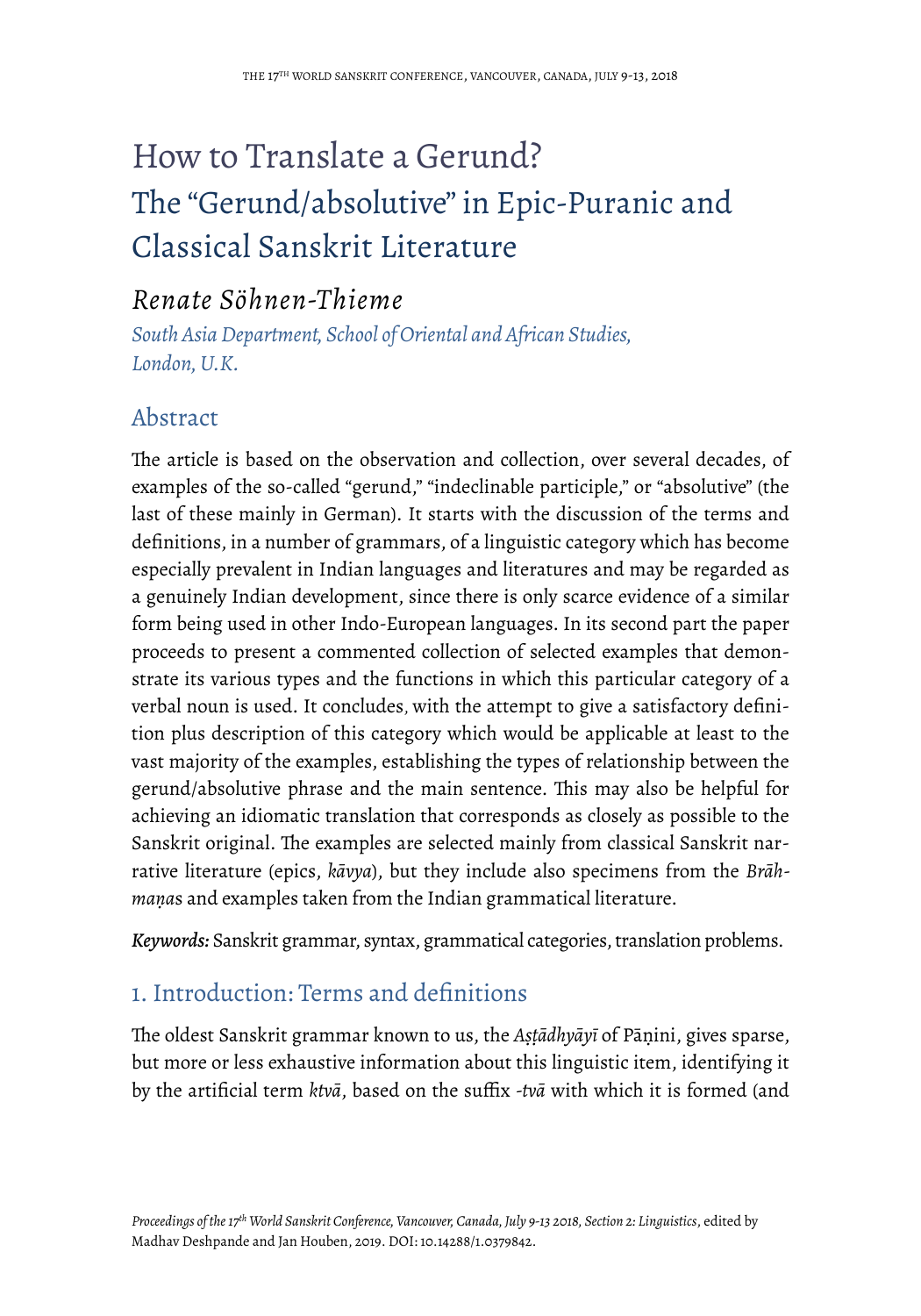<span id="page-2-10"></span><span id="page-2-9"></span><span id="page-2-8"></span><span id="page-2-7"></span>which can be replaced by *-ya* in the case of verbs with a preverb).<sup>[1](#page-2-0)</sup> Paṇini explains its formation (i.e. the way in which it is added to a certain form of the root),<sup>[2](#page-2-1)</sup> its status as an "indeclinable,["](#page-2-2) and its main, mutually exclusive, uses in a sentence (which will be discussed later in detail).<sup>[4](#page-2-3)</sup> He does not explain the formation of the suffix itself (i.e. that it is actually a petrified instrumental case of a verbal noun formed by the suffix *-tu-*), nor is he interested in identifying it by a term denoting a word category more specific than "indeclinable;" the term *ktvā* is unmistakable and therefore sufficient.

<span id="page-2-11"></span>It is, however, a monolingual term (perhaps similar to the term "*wh*-forms," used in modern English grammar).<sup>[5](#page-2-4)</sup> Therefore Western grammarians had to find expressions, not so much for the formation, but for the function of this grammatical phenomenon within a sentence. In French and German grammarsthe term "absolutif/Absolutiv" is used,<sup>6</sup> which emphasizes its inflectional disconnection from any member of the sentence defined by inflection (no "agreement" with any noun, pronoun, or adjective), i.e. its status as an "indeclinable" (in agreement with Pāṇini's first rule where *ktvā* is mentioned).

<span id="page-2-13"></span><span id="page-2-12"></span>In English, unlike German, a functionally perhaps comparable category can be found, the "gerund," which appears to be somewhat similar to the Latin usage,<sup>[7](#page-2-6)</sup> e.g., *docendo discimus* – "we learn through teaching." The only problem in

<span id="page-2-2"></span><sup>[3](#page-2-9)</sup> Cf. P. 1.1.40.

<span id="page-2-3"></span> $^{4}$  $^{4}$  $^{4}$  Cf. P. 3.4.18ff.

<span id="page-2-4"></span><sup>[5](#page-2-11)</sup> Cf. Quirk and Greenbaum, *passim*.

<span id="page-2-5"></span> $6$  Renou, Stenzler, Mayrhofer, Morgenroth, Thumb-Hauschild (so also even Gonda in English medium).

<span id="page-2-6"></span> Cf. J. B. Hofmann, *Lateinische Syntax und Stilistik*, p. 369: "Das Gerundium erfüllt die [7](#page-2-13) Funktion eines Verbalsubstantivs, das den Infinitiv in den obliquen Kasus ergänzt und ähnlich wie dieser die verbale Rektion aufweist: *legendi librum* wie *legere librum*." The gerund in English, however, can be used in all cases; but both Latin and English gerunds are quite different from the Sanskrit "gerund," which is indeclinable.

<span id="page-2-0"></span> ${}^{1}$  ${}^{1}$  ${}^{1}$  Cf. P. 7.1.37ff.

<span id="page-2-1"></span> $^{2}$  $^{2}$  $^{2}$  Cf. P. 6.4.18,31ff., 7.4.43ff.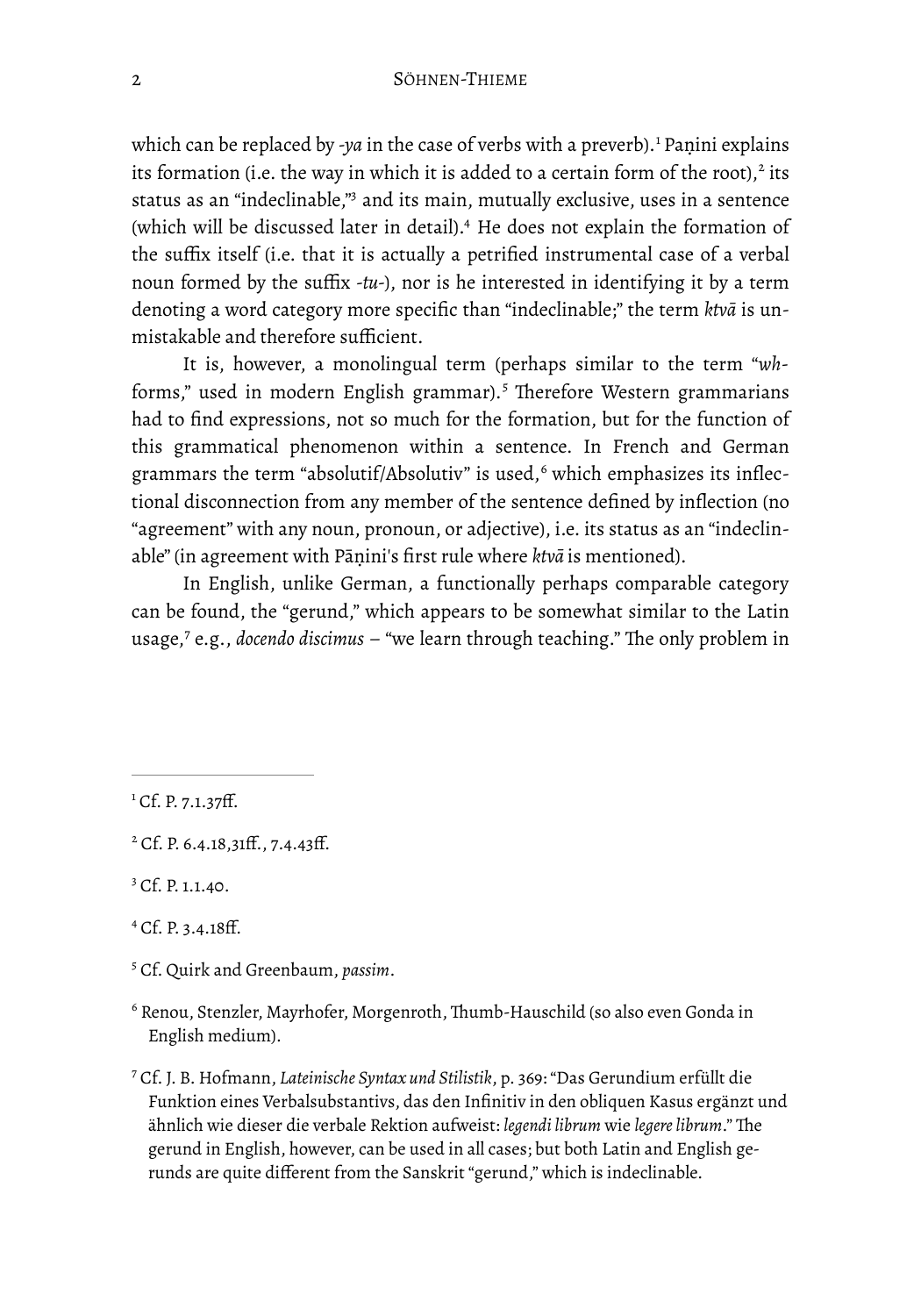English is that the suffix *-ing* is very ambiguous, being used for three different categories:<sup>8</sup>

<span id="page-3-3"></span>(a) for a noun (similar to the German suffix -*ung*, e.g., in "Wohnung," English "dwelling;" "Zeichnung," English "drawing," etc.);

(b) for a present participle (e.g., "somebody dwelling or drawing a portrait"), which is in English, unlike in French, German or Sanskrit, as in-declinableas any other adjective or even adverb;<sup>[9](#page-3-1)</sup> and then

<span id="page-3-4"></span>(c) for the gerund, which is something in between (e.g. "because of killing Vṛtra", "after drawing a portrait"), since it resembles Sanskrit in taking an accusative object (without being a participle), and this makes "gerund" a suitable term for this category.

<span id="page-3-5"></span>One has to bear in mind, however, that the English *-ing* form (c) is not a participl[e](#page-3-2)<sup>[10](#page-3-2)</sup> – even if participle and gerund share the verbal faculty of taking an accusative object – because a participle would automatically agree with the grammatical subject of the clause; the English gerund, on the other hand, can be used adverbially with a preposition, like a noun (often a good solution for a relatively literal translation), and without any obvious agent to agree with, as often found in Sanskrit passive sentences and in impersonal clauses, as will be shown. The other, perhaps minor, problem is that the English gerund can be used in any case function, whereas the Sanskrit *ktvā* can be only used in the instrumental or as an (indeclinable) adverb.

In the following, I am going to present a collection of examples for as many possibilities of using the Sanskrit "gerund" in a simple sentence as I could find, followed by examples with gerunds in more complex syntactical constructions.

<span id="page-3-0"></span> $8$  Moreover there are fluent transitions between these categories; cf. Quirk and Greenbaum, p. 391, note.

<span id="page-3-1"></span><sup>&</sup>lt;sup>[9](#page-3-4)</sup> Therefore it does not make much sense to call the Sanskrit gerund an "indeclinable participle" (cf. Thumb-Hauschild \$635, Whitney \$989, Speyer \$380), because in Sanskrit participles are not only declinable (defined by case, number and gender), but also distinguished by tense (past or present), and voice (active or passive). Thus it is rather an "indeclinable gerund" (see above, fn. 7).

<span id="page-3-2"></span><sup>&</sup>lt;sup>[10](#page-3-5)</sup> It is often translated with a perfect active participle ("having killed Vṛtra," "having drawn a portrait").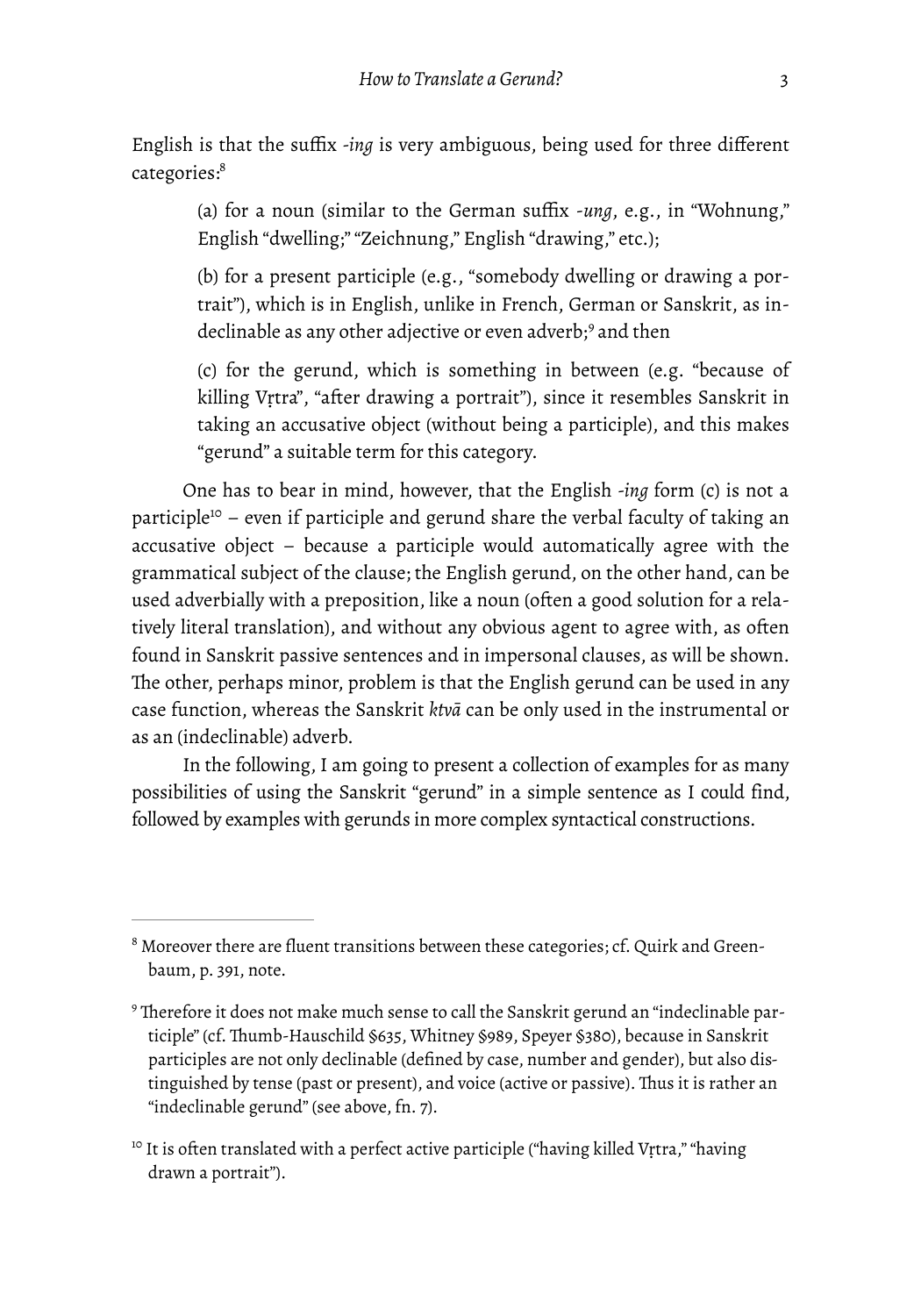## 2. Discussion of Sanskrit Examples

#### *2.1.*

Let us start with Pāṇini's first rule on the usages of "*ktvā*-words" (3.4.18), concerning its usage with *alam: alaṃ-khalvoḥ pratiṣedhayoḥ prācāṃ ktvā – "*(it is used) after *alam* and *khalu* in the sense of a prohibition, according to the Eastern tradi-tions."<sup>11</sup>Examples:

<span id="page-4-2"></span>Rām. 2.25.14: *tad alaṃ te vanaṃ gatvā* – "So enough of your going into the wilderness!" (Rāma to Sītā, after explaining the dangers and discomforts to be met with in the wilderness). Here we have a clear indication of the original instrumental function of a verbal noun, as can be seen from a parallel *alam* construction with a noun, cf. MBh. 3.262.24: *alaṃ te śaṅkayā –* "Stop worrying!"

I have not met with any example for *khalu* with a gerund, but the gerund is also used in the instrumental function with *kim,* in the sense of "what is the use of?" e.g. Dkc. ucchv. 4: *kiṃ tava gopayitvā* – "What use is hiding it from you?" (= "Why should I not tell you?"), somewhat parallel to instrumenal constructions like BhG 10.42: *kiṃ jñātena tavārjuna* – "Why should you need to know this, Arjuna?"

#### *2.2.*

The most frequent use of the Sanskrit gerund is described in Pāṇini's last rule concerning the use of gerunds, 3.4.21: *samānakartṛkayoḥ pūrvakāle – "*If two actions have the same agent, it is used for the earlier action." Here it tends to be often equated with the active perfect participle (not with a gerund) in English; but this is mostly not really idiomatic and sometimes misses out on the undertones of an original instrumental function. Examples:

<span id="page-4-3"></span>(1) *índro vṛtráṃ hatvā́ devátābhiś cendriyéṇa ca vyā̀ rdhyata* (TS 3.4.1.4). "Because of killing Vṛtra, Indra was separated from the gods as well as deprived of his manhood."<sup>12</sup>

<span id="page-4-0"></span> $<sup>11</sup>$  $<sup>11</sup>$  $<sup>11</sup>$  This represents its use in the function as an instrumental.</sup>

<span id="page-4-1"></span> $12$  The same causal relationship is also to be assumed for the example adduced by Hock (1991: 63): (19) (a) (*h*)*atvā vṛtraṃ vijitya yuṣmābhir me 'yaṃ saha somapītha*(*ḥ*) – "Because of (my) being victorious by killing Vṛtra this Soma-drinking together with you is mine" (= "I am entitled to drink Soma with you"). Hock's translation, "Having … having …" is not really idiomatic English; it is considered to be "literal," but the conception of it being "literal" is based on the idea of it being a perfect participle/active past participle.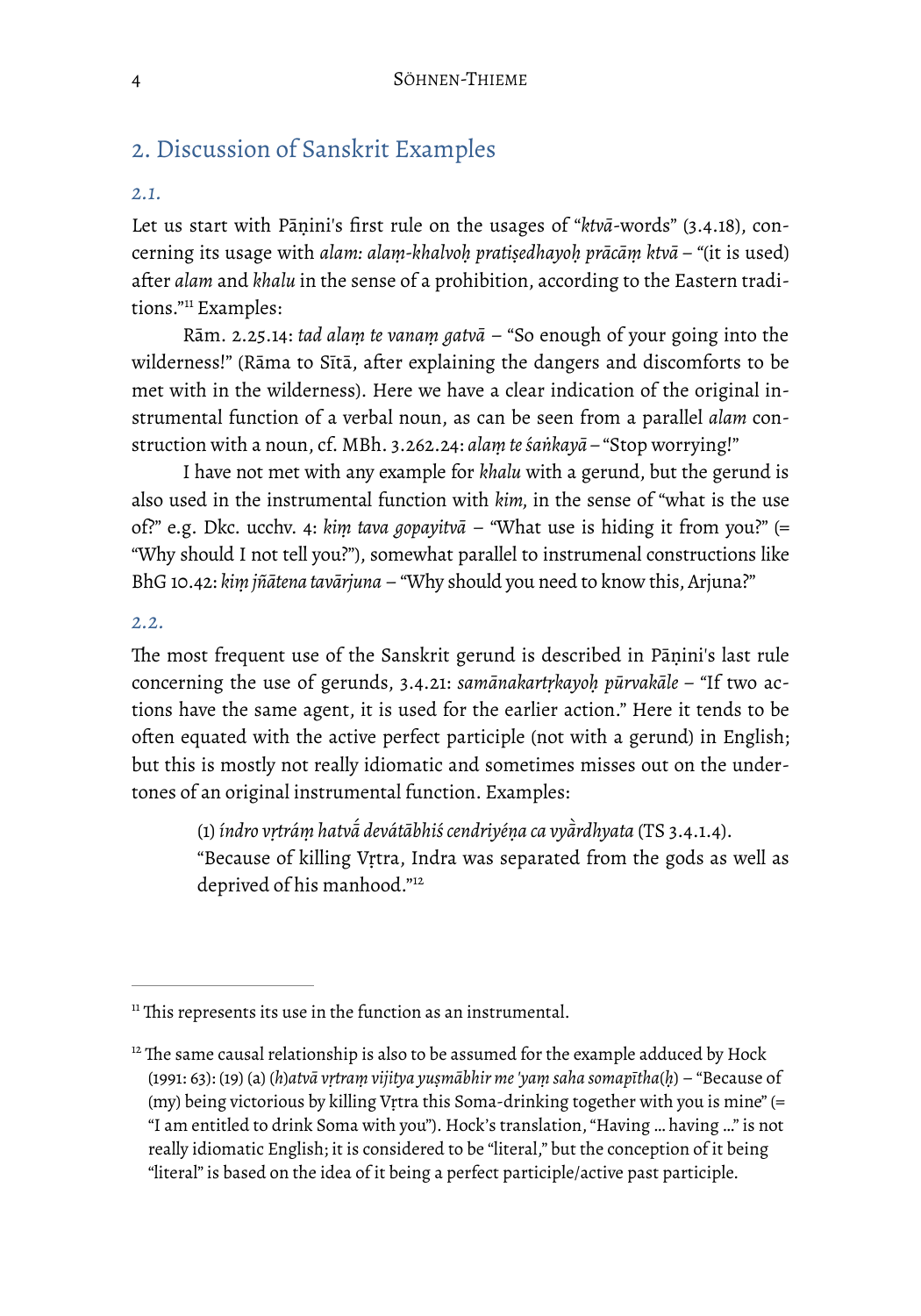(2) *kroṣṭor vaṃśaṃ hi śrutvaiva sarvapāpaiḥ pramucyate* (BrP, ASS, 13.213). "For merely by listening to the genealogy of Kroṣṭṛ one is released from all sins."

Thus the two verbal actions are not only connected in a temporal sequence, but also in causal dependance, and the translation with a gerund (with a preposition) seems to be the better solution.

Sometimes it is, however, better to translate a temporally related gerund construction simply with a subordinate clause using "when," e.g.:

(3) *taṃ deśam āgamya … apaśyam iṣuṇā … tāpasaṃ hatam* (Rām. 2.57.27). "When I went to that place, I saw the ascetic struck by (my arrow)." (Daśaratha recalling a former misdeed of his before his death.)

If it is only a sequence of actions, it is expressed in English best by paratactically connected past tense verb forms ("he took his hat and went away," rather than "having taken" or "after taking his hat he went away"). This is especially suitable for sentences with chains of such gerunds ending with a finite verb (which are also often found in Pāli narratives). Examples:

(4) atha simham ... rkṣarājo ... nihatya maṇiratnaṃ tad ādāya prāviśad guhām (BrP 16.27).

"Then the king of bears killed the lion, took that precious jewel, and entered the cave."

(5) *āyurvedaṃ bharadvājāt prāpya … tam aṣṭadhā punar vyasya śiṣyebhyaḥ pratyapādayat* (BrP 11.38).

"After obtaining the Āyurveda from Bharadvāja, he (Dhanvantari) subdivided it eightfold and conveyed it to his disciples."

(6) *śucau deśe pratiṣṭhāpya sthiram āsanam ātmanaḥ, tatraikāgraṃ manaḥ kṛtvā … upaviśyāsane yuñjyād yogam ātmaviśuddhaye* (MBh 6.28.11-12 [BhG 6.11-12]).

"In a pure place he should establish a firm seat for himself, concentrate his mind on one point and enter yoga for the purification of his self."

What is important in this case is that the two (or more) actions ought to be in the same mood, here the optative, according to the main verb. That is mostly valid also for examples with the main verb in the imperative mood or future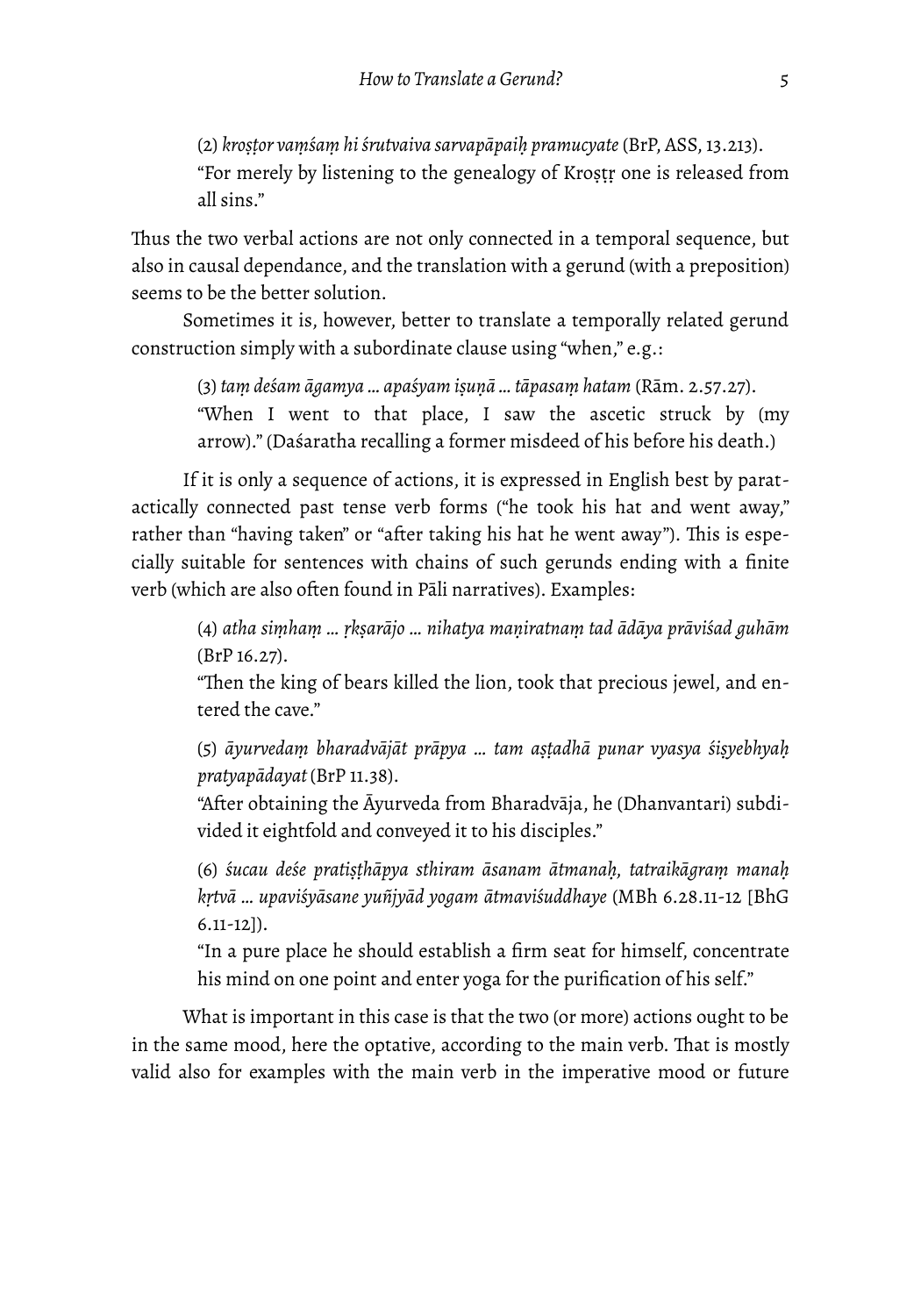<span id="page-6-5"></span>tense.<sup>13</sup>An alternative would be here to translate the gerund with a present participle. Examples:

(7) *mayi sarvāṇi karmāṇi saṃnyasya … nirāśīr nirmamo bhūtvā yudhyasva*  (MBh 6.25.30).

"Entrust all your actions to me and fight without any expectation or selfinterest" (or: "Entrusting…fight…")

(8) *sarvadharmān parityajya mām ekaṃ śaraṇaṃ vraja* (MBh 6.40.66 [BhG 18.66]).

"Give up all traditional rules and take refuge only with me!" (or: "giving up…take refuge…")

The pūrvakāle of Pāṇini's rule is not always strictly observed; there are cases where the actions are more or less simultaneous (e.g. Renou's example from RaghuV 2.62<sup>[14](#page-6-1)</sup>: *māyāṃ mayodbhāvya parīkṣito 'si – "I* have put you to the test by conjuring up an illusion."<sup>[15](#page-6-2)</sup>

#### <span id="page-6-7"></span><span id="page-6-6"></span>*2.3.*

As for -*kartṛkayoḥ* in Pāṇini's rule one has to remember that *kartṛ-* denotes the function of the "agent," not the syntactical role of the "subject," thus it can be identified, in a sentence, in any syntactical role that would be defined by the case ending. In an active sentence the agent of a gerund is usually (but not necessarily) the subject in the nominative, whereas in passive sentences the agent appears usually (but not necessarily[\)](#page-6-3)<sup>[16](#page-6-3)</sup> in the instrumental case. (Actually it may appear in any case, as required in the sometimes more sophisticated construction of a sentence, or it may be left out altogether).<sup>17</sup>

<span id="page-6-9"></span><span id="page-6-8"></span><span id="page-6-0"></span><sup>&</sup>lt;sup>[13](#page-6-5)</sup> One has to remember that the gerund/absolutive is not defined by tense, mood, or voice, apart from being indeclinable; this would depend on the action it preconditions.

<span id="page-6-1"></span> $14$  Cf. Renou, vol.1, p.129; here the gerund seems to have the function of an instrumental.

<span id="page-6-2"></span> $15$  The last three examples quoted before would also confirm Renou's observation, that the absolutive often expresses a simultaneous action, not only a preceding one (p.129).

<span id="page-6-3"></span><sup>&</sup>lt;sup>[16](#page-6-8)</sup> E.g., in the first two examples in § 2.2 above, the *kartr* of the gerund is identical with the subject of the passive main verb, whereas the instrumental appears in the function of a negated sociative (rather an *apadāna* than a *kartṛ*).

<span id="page-6-4"></span> $17$  For the nom. case with a passive main verb, cf. the first two examples above, for others see below.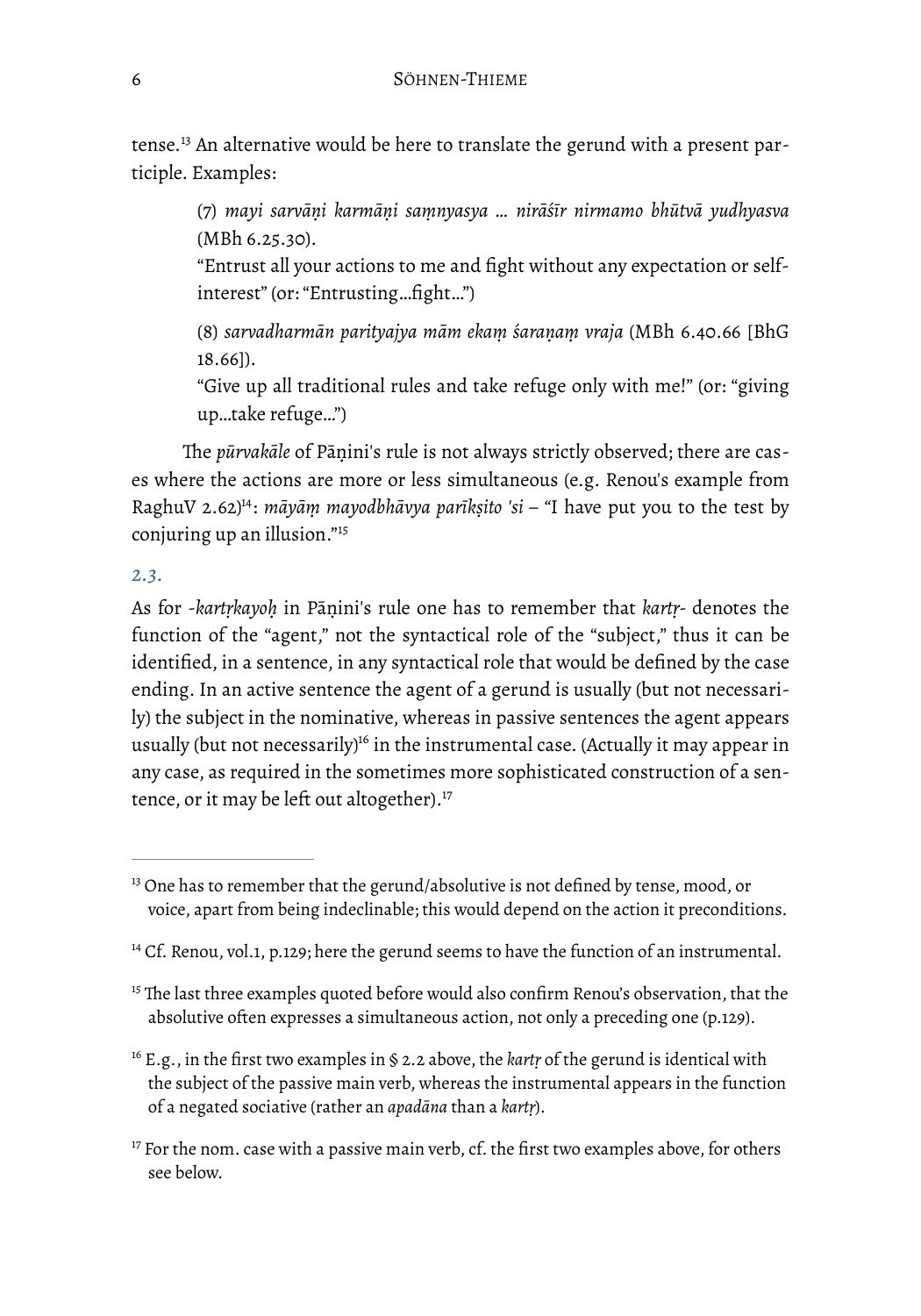Even if the gerund was originally mainly used in active sentences, the use in passive constructions became more popular with the development of the past participle constructions in colloquial language, which can be observed in direct speeches in the epics. Examples (direct speech of Daśaratha):

(9) *dvipo 'yam iti matvā hi bāṇenābhihato mayā* (Rām. 2.58.13). "Thinking it was an elephant I struck him with an arrow," or:

(10) … *śabdam ālakṣya mayā gajajighaṃsunā visṛṣṭo 'mbhasi nārācaḥ* … (Rām. 2.58.15).

"On hearing this sound, I released an arrow towards the water, wishing to shoot an elephant"

(11) *mayāpi tat pitṛvyasanam ākarṇya … so 'bhihitaḥ* … (Dkc. 4, told by Arthapāla).

"When I had heard about this disaster concerning my father, I said to him (i.e. Pūrṇabhadra)…"

From the Purāṇas:

(12) *ity uktvā tāṃ pariṣvajya kṛtas tena manorathaḥ* (PdP 5,51.24).

<span id="page-7-1"></span>"After these words he (Indra) made his wish come true by embracing her.["18](#page-7-0)

The passive construction is also very popular in sentences with a so-called "polite imperative," expressed either with a third person imperative passive or a gerundive, where the agent may be left out. Examples:

(13) sītā madvacanād vācyā samāśvāsya prasādya ca bhartā te kuśalī rāmo ... (MBh 3.264.56).

"On my behest Sītā ought to be told, with consolations and propitiations, 'Your husband Rāma is in good health …'"

(14) *kathyatāṃ ca drutaṃ gatvā paulomyā vacanaṃ mama* (ViP 5,30.49). "Go quickly and tell Paulomī what I have said!" (lit.: after going quickly, let my words be told to Paulomī).

Another interesting example with a sophisticated imperfect passive of the desiderative:

(15) *śmaśānam upanīya kṛpāṇena prājihīrṣye* (Dkc. 4). "I was intended to be taken to a cemetery and slain with a knife."

<span id="page-7-0"></span>Here the two gerunds have quite clearly distinctive functions: the first is *pūrvakāle*, the [18](#page-7-1) second is used as an instrumental.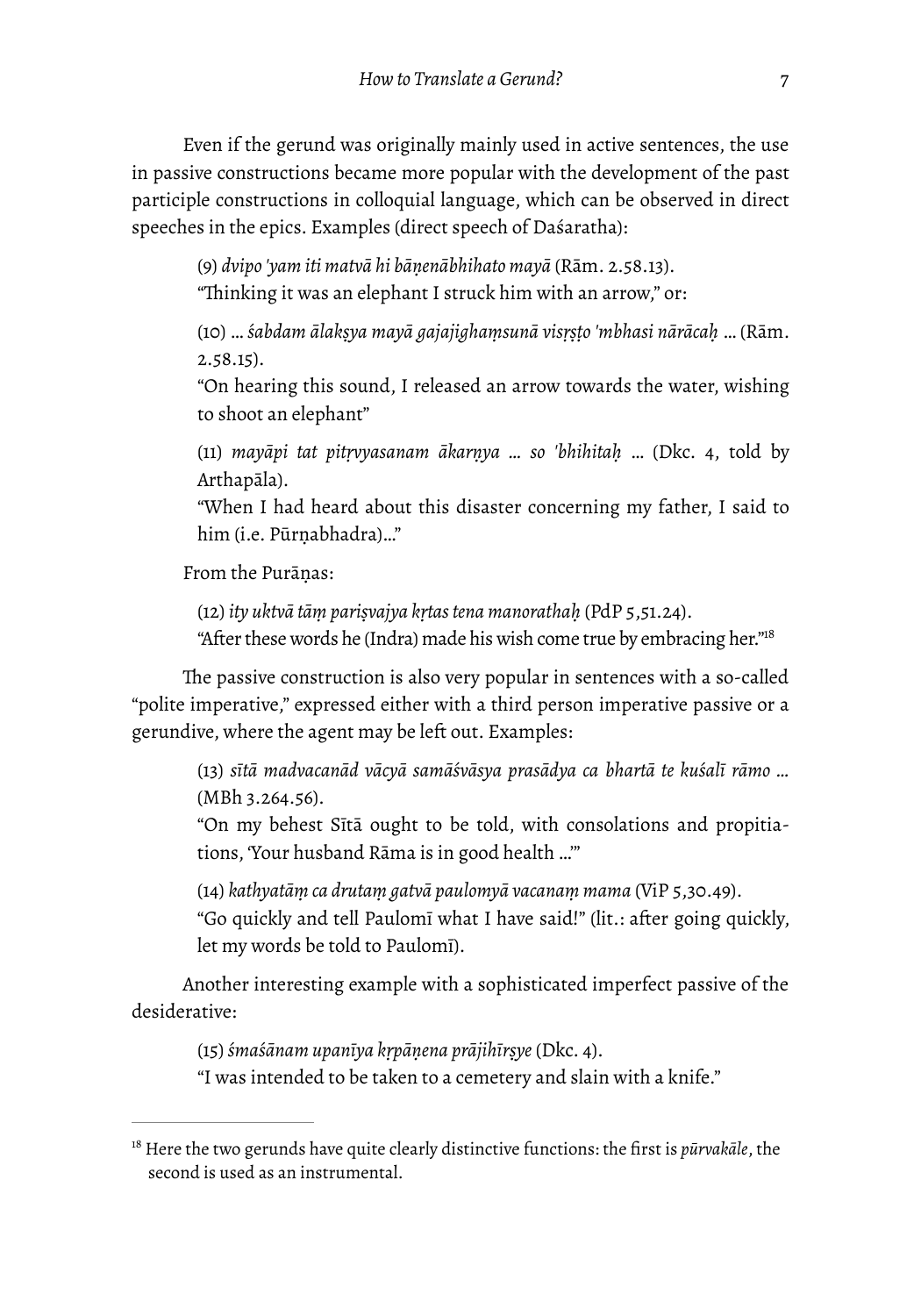In all these instances the *kartṛ-* is not mentioned, but somehow obvious from the context.

In a further example even two agents that are not mentioned (and two cases for the object) seem to be involved (the teacher for the gerund, the students for the passive phrase):

(16) *na hy anupadiśya varṇān iṣṭā varṇāḥ śakyā vijñātum* (Patañjali, on vārtt. 16 in the introduction).

"For without instruction concerning the (classes of) phonetic sounds, the correct sounds cannot be understood."

#### *2.4.*

As for the two actions, which have to be inferred from the dual *samānakartṛkayoḥ* in Pāṇini's rule, the second one need not be a genuine action, it can also be a state or condition, e.g.,

(17) na mādrśīm ... dūsayitvā pītāmrtasyāpi tavāsti moksah (Rām 3,48.24). "After violating (a woman) like me there is no escape for you, even if you had drunk the nectar of immortality."

(18) *tat sarvaṃ kathayām āsa gautamāya tapasvine | tasthau prahasya sa munir mahendraṃ ca vinindya ca ||* (BrVaiP 61.43)*.* "All that she (= Ahalyā) told Gautama, a practiser of special austerities; and the ascetic stood there laughing and mocking great Indra."

Here the verb *sthā* is used rather as an auxiliary, which can be observed also in other attestations, e.g.:

(19) *saṃveṣṭya kṣāram udadhiṃ plakṣadvīpas tathā sthitaḥ* (ViP 2,4.1). "Likewise (the continent) Plakṣadvīpa surrounds (lit*.*: "stands surrounding") the salt ocean."

#### *2.5.*

For similar constructions with *sthā*, where the agent is not relevant at all, Pāṇini provided the preceding rule (3.4.20) *parāvarayoge ca – "*and in connection with 'beyond' and 'on this side,'" which is obviously relevant for geographic descriptions like the one given above, cf. the examples given by the Kāśikā:

*atikramya tu parvataṃ nadī sthitā* "Beyond (lit.: 'after crossing') the mountain there is a river."

*aprāpya nadīṃ parvataḥ sthitaḥ*

"There is a mountain on this side of (lit.: 'without reaching') the river."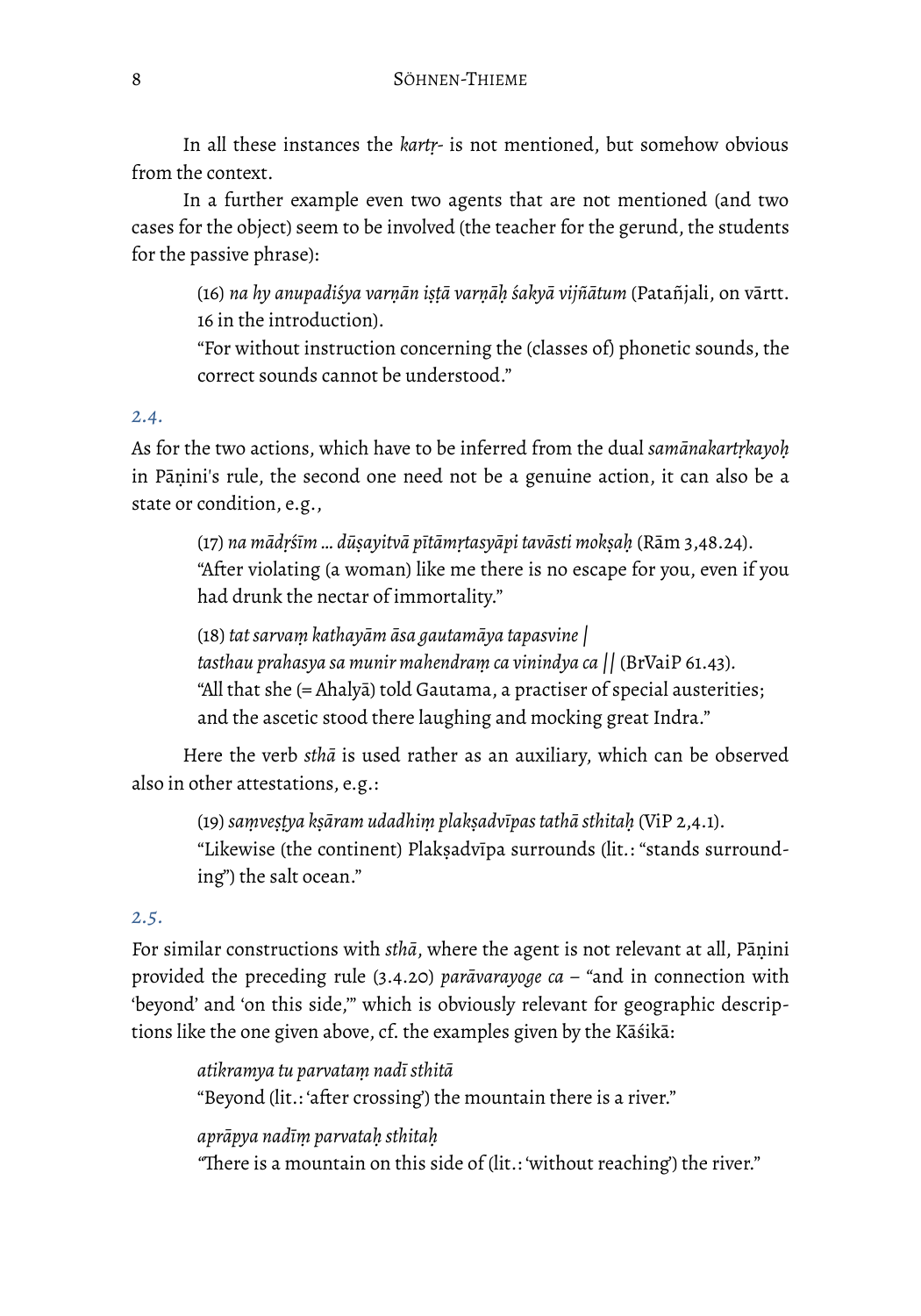Here no action is involved in the main phrase of the sentence (for the agent one may think of somebody exploring the geographical situation).

#### *2.6.*

At this point, before I consider more complex examples, I would like to introduce diagrams for the patterns dealt with so far. First there are three diagrams showing basic structures, representing three forms of statements: active, passive, and statement of a situation or condition, with the two layers of subordinate gerund and main verb. These are found in the middle of the boxes, with the agent on the left, and the two objects of the two verbal actions on the right hand side.

*Diagram 1. Active.* 

| Layer of gerund action |                     | gerund       | $±$ OD] <sub>acc</sub>   |  |
|------------------------|---------------------|--------------|--------------------------|--|
| Layer of main action   | Ag <sub>instr</sub> | $Verb_{act}$ | $\pm$ ODJ <sub>acc</sub> |  |

*Diagram 2. Passive.* 

| Layer of gerund action    | Ag <sub>instr</sub> | gerund               | obj <sub>acc</sub> |  |
|---------------------------|---------------------|----------------------|--------------------|--|
| Layer of main verb action |                     | verb <sub>pass</sub> | $OD]_{nom}$        |  |

*Diagram 3. Descriptive Statement.* 

| Layer of modifying clause | $±$ agent               | gerund        | $\pm$ obj <sub>acc</sub> |  |
|---------------------------|-------------------------|---------------|--------------------------|--|
| Layer of main clause      | $=$ subj <sub>nom</sub> | verbal action |                          |  |

The following diagrams are the models of possible "Modifications," with corresponding examples, e.g., when there is only one object (e.g., *tad*) for both actions, then when the object is the same, but in a different case in both actions (which works well with a neuter); then we have the same object, but in different cases (acc. with the gerund, nominative with the passive main verb), with two different agents to be assumed (but not expressed) for the two different actions.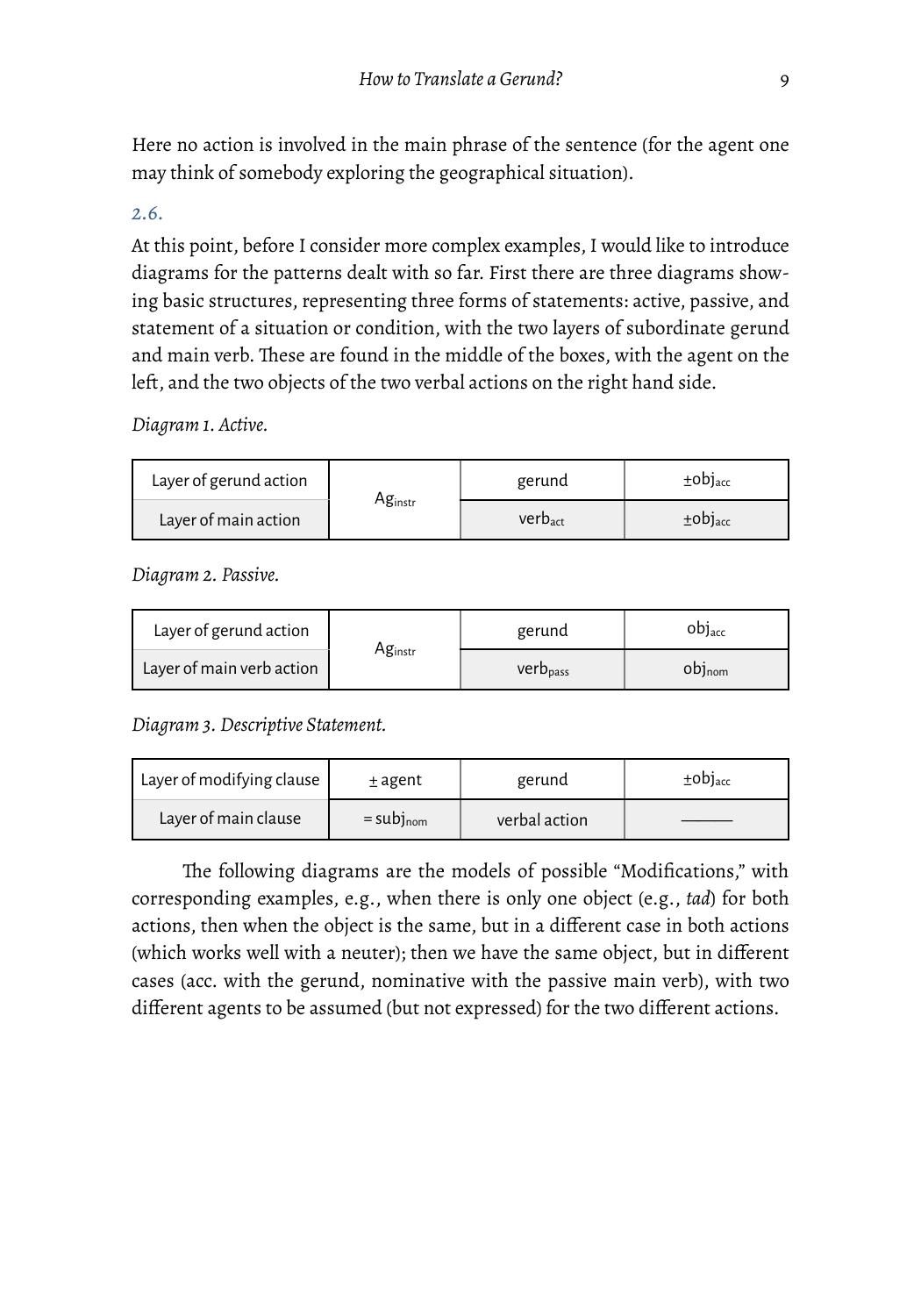|         | gerund              | $obj =$ | (tvam) | kṛtvā       | tad |
|---------|---------------------|---------|--------|-------------|-----|
| Aginstr | verb <sub>act</sub> | objacc  |        | mā vināśaya |     |

*Diagram 4. Modifications: Active.* 

*Diagram 5. Modifications: Passive.* 

| $(Ag=)$            | gerund               | $obj_{acc}$ =      |  |            | yajñair avāpya       | devatvam |
|--------------------|----------------------|--------------------|--|------------|----------------------|----------|
| Ag <sub>inst</sub> | $verb_{pass}$        | $obj_{nom}$        |  | indreņa    | bhujyate             |          |
|                    |                      |                    |  |            |                      |          |
| $(Ag) \neq$        | gerund               | $obj_{acc}$ =      |  | (ācāryeṇa) | anupadişya           | varnān   |
| $(Ag_{inst})$      | verb <sub>pass</sub> | obj <sub>nom</sub> |  | (śisyaih)  | na śakyā<br>vijñātum | varņāḥ   |

Then there are two versions of the polite imperative, with the agent to be imagined; in the second case the object is expressed in the nom. in the main action, but imagined in the acc. in the gerund.

*Diagram 6. Passive (imperative).* 

| $(Ag=)$ | gerund               |                         |  |             |            | gatvā   |  |
|---------|----------------------|-------------------------|--|-------------|------------|---------|--|
| Aginst  | verb <sub>pass</sub> | objnom                  |  | (yuşmābhiḥ) | kathyatām  | vacanam |  |
|         |                      |                         |  |             |            |         |  |
| $(Ag=)$ | gerund               | $(obj_{\text{acc}} = )$ |  |             | samāśvāsya |         |  |
| Aginst  | verb <sub>pass</sub> | objnom                  |  | (tvayā)     | vācyā      | Sītā    |  |

The last three diagrams exemplify patterns which have no object in the main action, since the verbs, or verbal expressions, to which the gerunds are connected, express not an action but a condition (twice a form of *sthā*-, and once as a verbal noun + *as*-).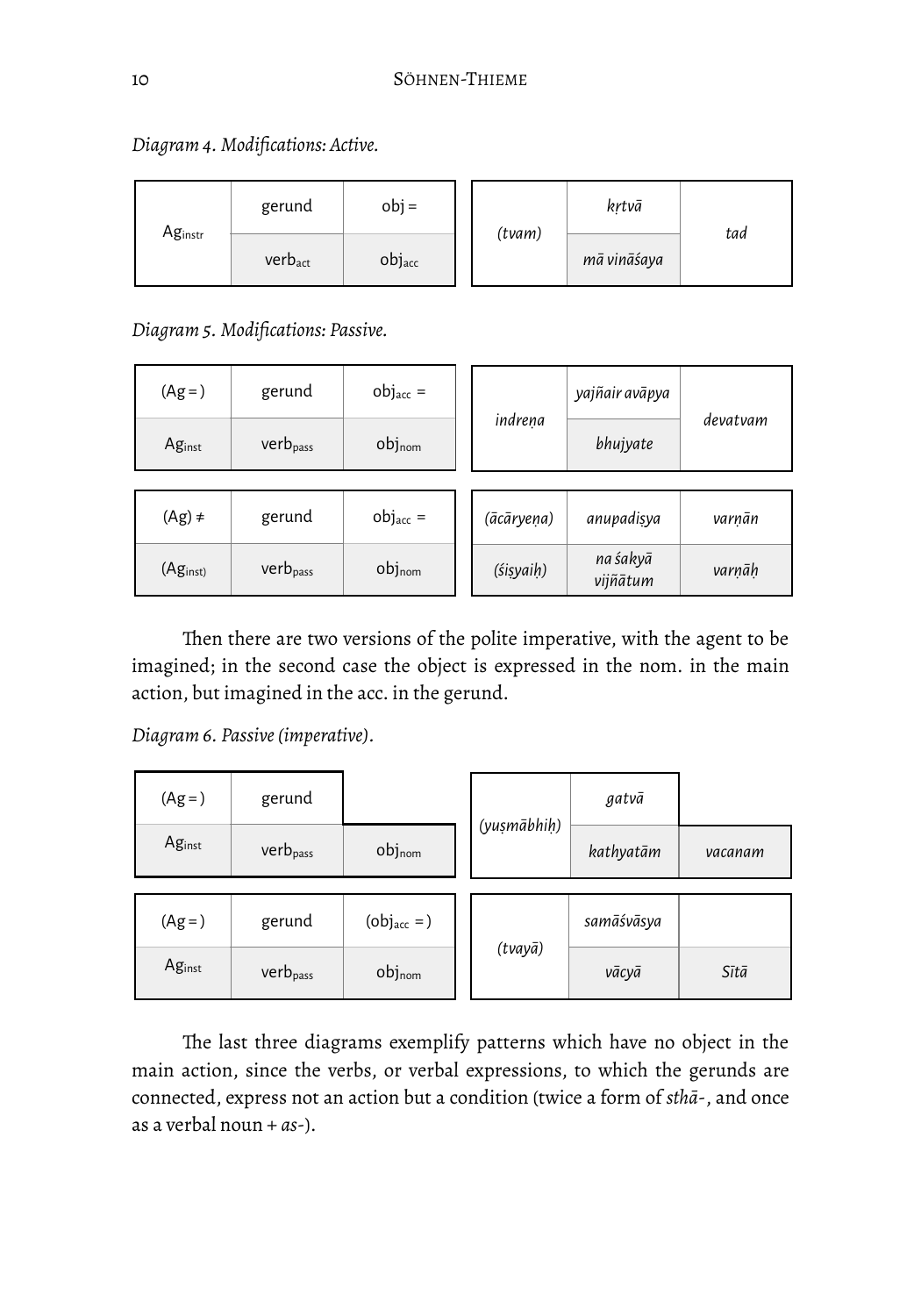| $agent_{nom}$                    | gerund               | objacc             |  | sa munih | prahasya           | mahendram |
|----------------------------------|----------------------|--------------------|--|----------|--------------------|-----------|
| $=$ Ag <sub>inst</sub>           | verbintr             |                    |  |          | tasthau            |           |
|                                  |                      |                    |  |          |                    |           |
| (agent?)                         | gerund               | obj <sub>acc</sub> |  | (agent?) | atikramya          | parvatam  |
| subjnom                          | verb <sub>intr</sub> |                    |  | nadī     | sthitā             |           |
|                                  |                      |                    |  |          |                    |           |
| (agent)                          | gerund               | objacc             |  | tava     | dūṣayitvā          | mādrśīm   |
| $=$ indir.<br>obj <sub>gen</sub> | verbintr             |                    |  |          | na  asti<br>mokṣaḥ |           |

*Diagram 7. Descriptive statement.* 

#### *2.7.*

Before concluding, I would like to present some more complex examples with gerunds not connected to the main action. Here it is of course important to establish to which action the gerund is related (the verbal expressions connected with an agent, mostly participles, are underlined):

(20) *sa tad rājā vacaḥ śrutvā … duḥkhārto na kiṃcid vyājahāra* (MBh 3.261.2). "Tormented with grief by hearing this speech, the king did not say anything." (nom.)

(21) *tato rudraprayuktena siṃhaveṣeṇa līlayā |*

*devyā manyukṛtaṃ buddhvā hato dakṣasya sa kratuḥ ||* (BrP 39.50).

"Dakṣa's sacrifice was playfully destroyed by (Vīrabhadra) in a lion's attire, employed by Rudra because of becoming aware of Devī's anger." (instr.)

(22) *uttiṣṭhatas tasya … mahāvarāhasya mahīṃ vigṛhya … śarīram … munayaḥ stuvanti* (ViP 1.4.29).

"The ascetics praise the body of the huge boar when he rises holding up the earth." (gen.)

(23) *mālāṃ pragṛhya devyāṃ tu sthitāyāṃ devasaṃsadi …* (BrP 36.27). "When the Goddess was standing there in the assembly of the gods, holding a garland in her hand …" (loc. abs.)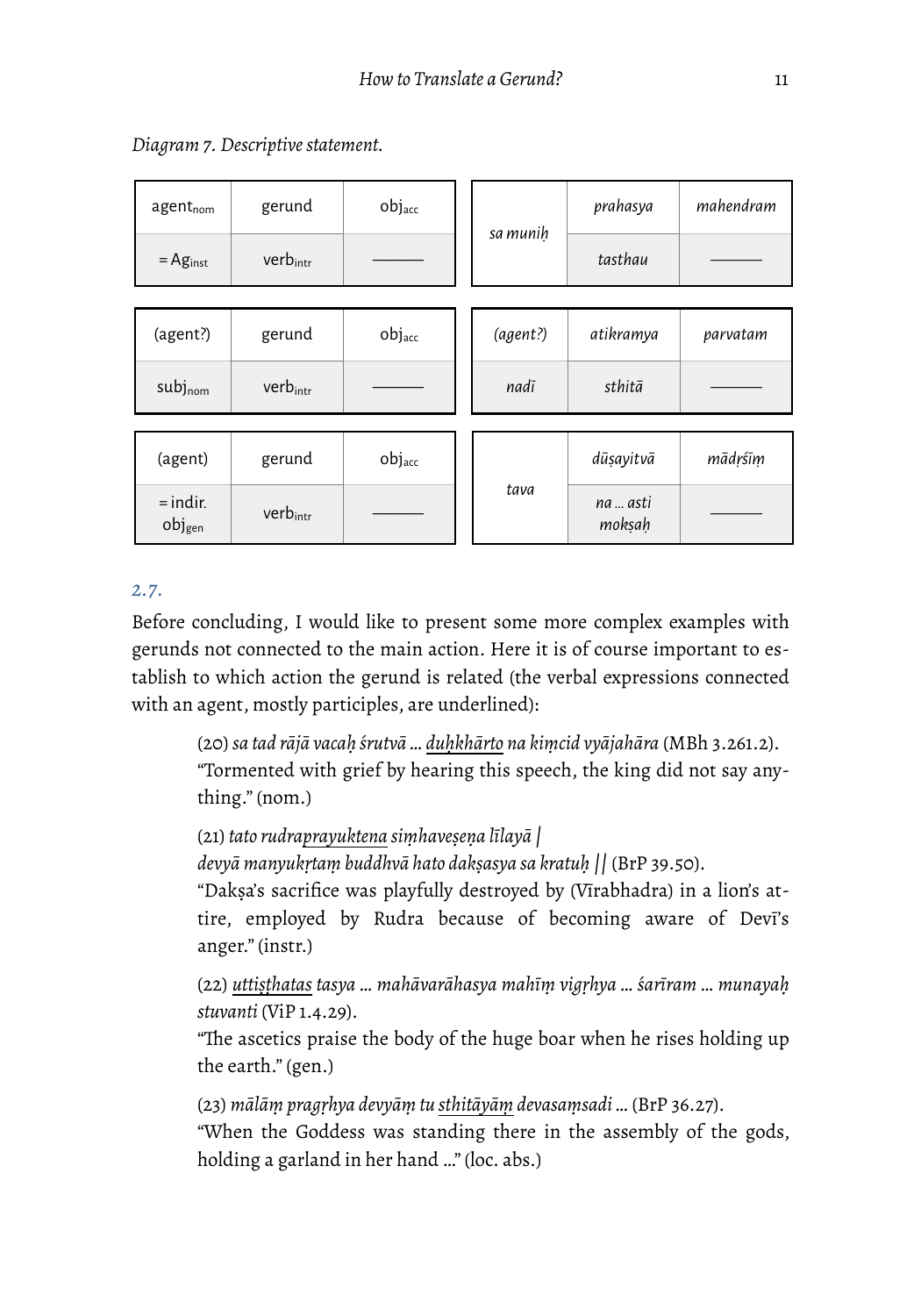(24) *tayā … puruṣair abhigṛhya tarjitayā daṇḍapāruṣyabhītayā nirbhinnaprāyaṃ rahasyam* (Dkc. 4).

"By her, (having been) arrested and threatened by the guards, afraid of harsh punishment (lit.: 'the harshness of punishment'), the secret was divulged in its essential part." (instr.)

Similarly, from the Raghuvaṃśa, two examples spoken by Rāma, addressing Sītā, on their flight back to Ayodhyā:

(25) *puraṃ niṣādādhipater idaṃ yasmin mayā maulimaṇiṃ vihāya | baddhāsu jaṭāsu arudat sumantraḥ kaikeyi kāmāḥ phalitās taveti ||* (Ragh.13.59). *"*Here is the city of the Niṣāḍha king, where Sumantra lamented, when I had braided my hair, after putting away my royal diadem 'O Kaikeyī, your wishes have come to fruition!'"

(Here the loc. abs. has to be converted into active, in order to arrive at a digestible translation.)

(26) *addhā śriyaṃ pālitasaṃgarāya pratyarpayiṣyaty anaghāṃ so sādhuḥ |* hatvā nivrttāya mrdhe kharādīn samraksitām tvām iva laksmano me || (Ragh. 13.65).

*"*Now this noble (brother of mine) will hand back to me, who kept (my father's) promise, the royal glory unpolluted, in the same way as Lakṣmaṇa handed you back to me well-protected, when I had returned from slaying Khara and the other rākṣasas in battle." (dat.)

Referring to a past participle as first member of a bahuvrīhi compound:

(27) *tayā dattāni bhojyāni … bhuktvā labdhabalāḥ santaḥ* … (MBh 3.266.41). "Having regained our strength by eating the food she gave us…" (implied instr.)

Without any identifiable agent:

(28) *kiṃ hi kṛtvā viṣaṇṇas tvaṃ* (Rām 2.27.5). "Why (lit. 'because of which action') are you desponding?"

And recently I came across an especially tricky complex construction in the MBh:

(29) *draupady uvāca: droṇaputrasya sahajo maṇiḥ śirasi me śrutaḥ | nihatya saṃkhye taṃ pāpaṃ paśyeyaṃ maṇim āhṛtam | rājan, śirasi taṃ kṛtvā jīveyam iti me matiḥ ||* (MBh 10. 11.20). [After she was asked by Yudhiṣṭhira to give up her plans of suicide (i.e.-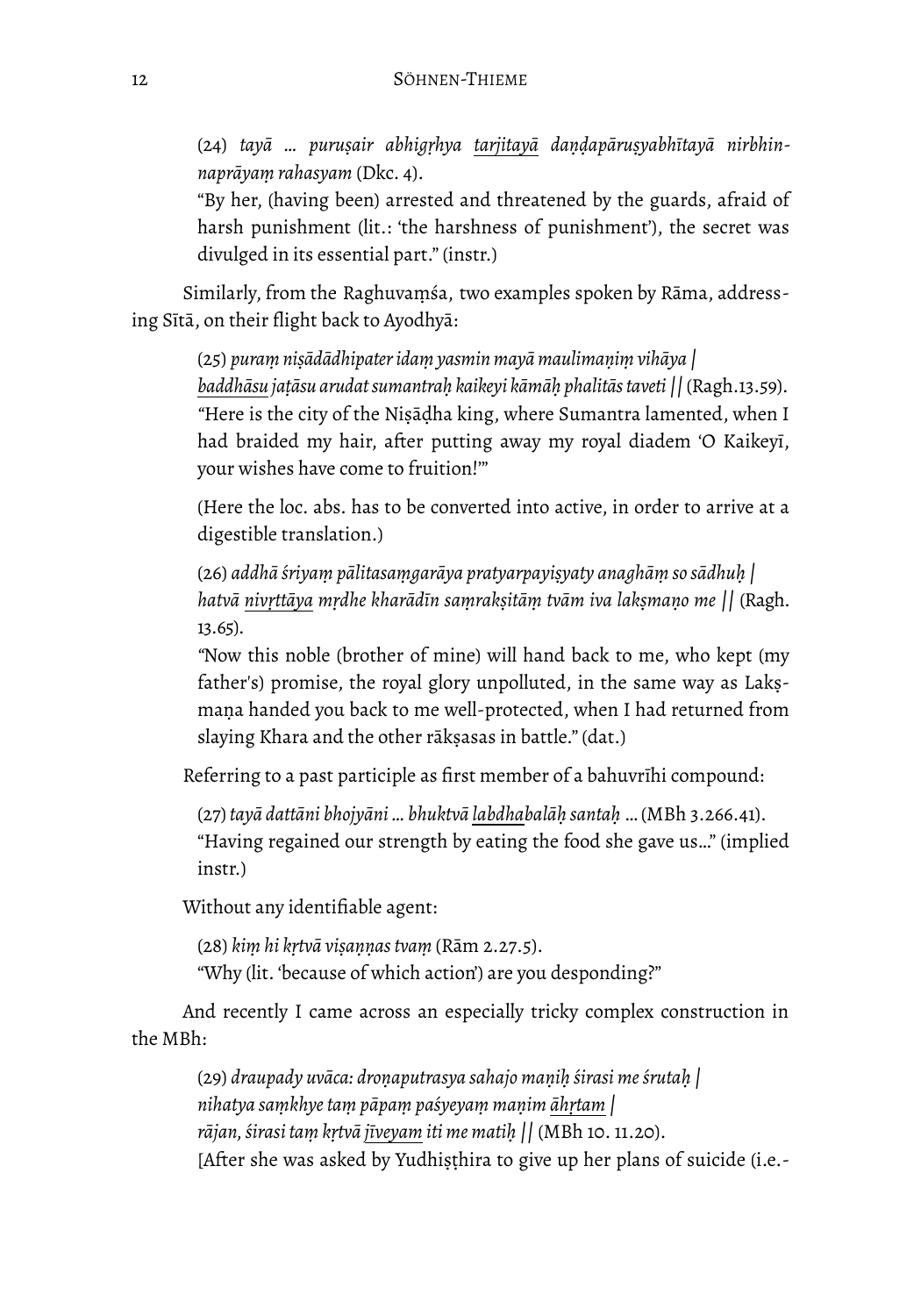fasting to death)], Draupadī said: "I have heard about a jewel on the head of Droṇa's son, born together with him. If I were to/could see the jewel taken away [by x] after killing that evil person in battle, I could live on, placing it on your head, o king  $-$  This is my decision."

This contains, of course, the hidden adhortation that someone should kill Droṇa's son Aśvatthāman, take off the jewel and give it to her, but since she does not know what will happen, she cannot yet name the agent (it might be Bhīma, Arjuna, or even Kṛṣṇa).

It is mainly the reluctance to express the agent, which makes such examples difficult to translate.

### Conclusion

Looking at the list of examples, one may notice that the most frequent construction of the gerund (the first basic model in the diagrams), is underrepresented (only ex. 4-5 and BhG teaching in 6-8), although many examples could have been adduced from the epics, Purāṇas, and classical court literature, so far as they are narratives.

As for passive constructions, it is striking how many more are found in the quotation of direct speeches than in narrative sections. There is the past participle construction in direct speech (e.g., examples 3,9-10) and later in the Purāṇas (ex. 12 and 21) and in the Dkc. (11), then the different possibilities of an indirect, "polite" imperative (ex. 13-14). In all these examples the agent is thought of as an instrumental, even if it is omitted in the text; sometimes it is left open to whom it refers, as in ex. 16 (Dkc.) and with the first gerund in ex. 29 (apart from the polite imperatives).

Since past tenses are in Prakrit generally expressed with past participles and the agent of a transitive verb in the instrumental, one may ask whether that has influenced also spoken Sanskrit (e.g., in the epics), and may later also have been taken over in narrative texts (like the Purāṇas, *Pañcatantra* literature, etc.). But this would have to be studied further.

Finally, Western attempts to classify or categorize the Sanskrit gerund are to be revisited. Many grammars classify the Sanskrit *ktvā* simply as an "indeclinable participle," which is contradictory in itself, as could be shown, and are consequently mostly worried about the problem of the agent. It should have become clear that it may also express a causal relationship; thus its relationship to the main action can be preceding, modifying or accompanying the main action. It may also modify subordinate actions expressed in verbal adjectives (participles),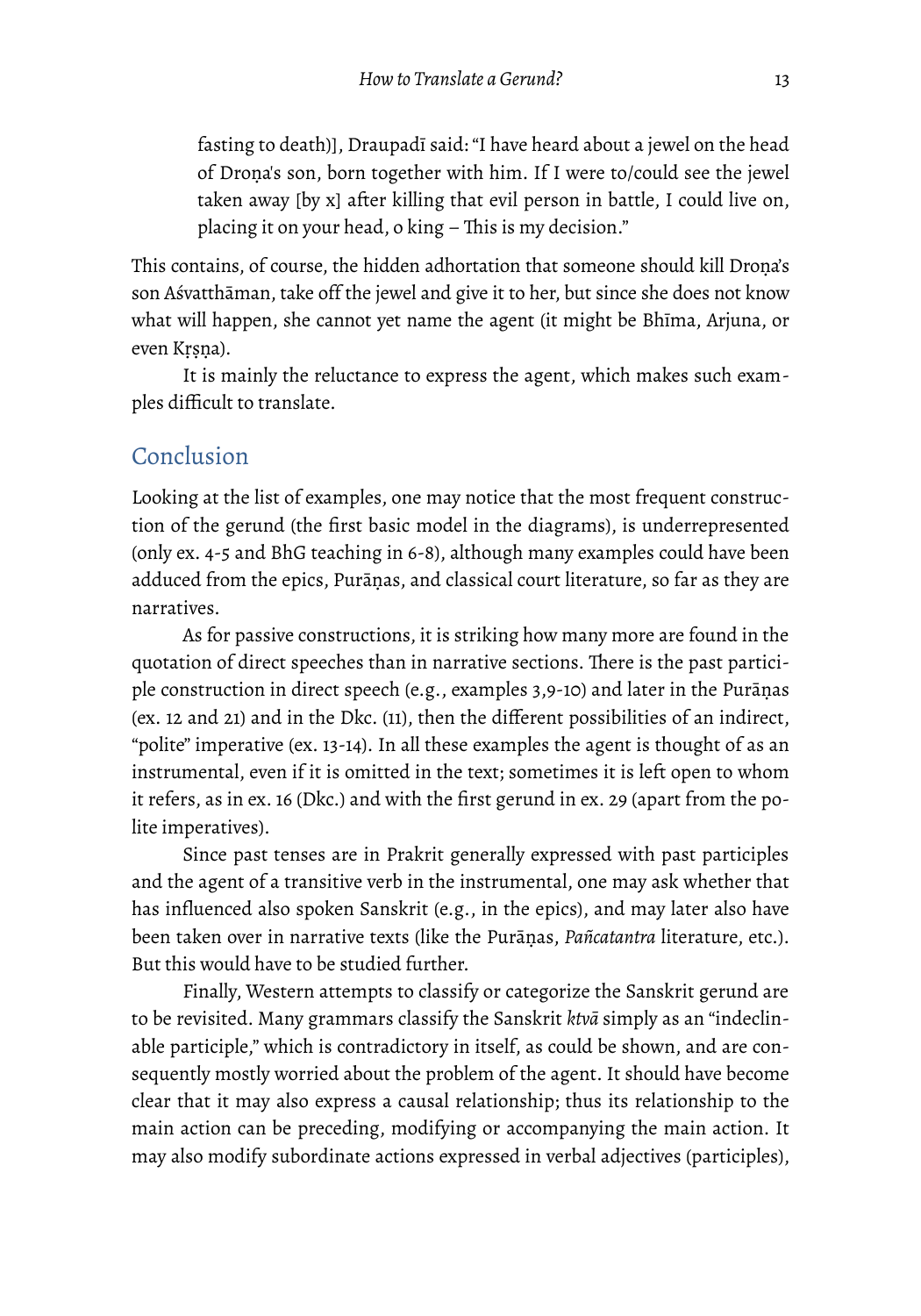<span id="page-14-2"></span>including verbal adjectives in loc. abs. constructions or in bahuvrīhi compounds. Since it is an "indeclinable," it is connected with a verb (or a verbal expression) which it modifies, and since it is derived from a verbal root, it seems justified to call it a "verbal adverb," as I ventured to define it in my translation of the Stenzler primer.<sup>19</sup>(Pāṇini's descriptive approach seems, after all, to be the most appropriate.) In English the most literal translation would often be to use an English gerund, not a past active participle. How to transform it into idiomatic good English, is another question, which depends on the individual case.<sup>20</sup>

## <span id="page-14-3"></span>Bibliography

- Dasgupta, Probal. 1986. "Gerunds, Participles, and the Theory of Categories." *Bulletin of the Deccan College Postgraduate & Research Institute* 46: 7-18.
- Delbrück, Berthold. *Altindische Syntax*.
- Deshpande, Madhav M. 1981. "Sanskrit Gerund Constructions: Syntactic Disputations." *Indo-Iranian Journal* 23: 167-185.
- Gonda, Jan. 1967. "On the Use of the Absolutive in Sanskrit." In *Kavirāj Abinandana Grantha*, edited by Baburam Saksena. Lucknow: Akhil Bharatiya Sanskrit Parishad, 262-265. [= *Selected Studies*, vol. III, Leiden, 1975, 91-94.]
- Haspelmath, Martin, E. König, ed. 1995. *Converbs in Cross-Linguistic Perspective*. *Structure and Meaning of Adverbial Verb Forms (Adverbial Participles, Gerunds).*  Berlin: Mouton de Gruyter.
- Hock, Hans Henrich. 1987. "Reduced-clause and Clause-union Absolutives and Participles in Vedic Prose." *Select Papers from SALA 7 (VIIth South Asian Languages Analysis Round Table)*, edited by Elena Bashir, Madhav M. Deshpande, and Peter Hook*.* Bloomington: Indiana Univ. Linguistics Club, 182-198.
	- ———. 1991."Possessive Agents in Sanskrit?" *Studies in Sanskrit: A Volume in Honor of the Centennial of Speijer's Sanskrit Syntax*, edited by H.H. Hock. Delhi: Motilal Banasidass.

<span id="page-14-0"></span> $19$  It seems that its non-definedness on either nominal agreement or verbal categories made it an especially popular linguistic implement in the further development of Sanskrit and other Indo-Aryan languages.

<span id="page-14-1"></span><sup>&</sup>lt;sup>[20](#page-14-3)</sup> This is convincingly exemplified in L. Rocher's article (1980), "A Note on the Sanskrit Gerund."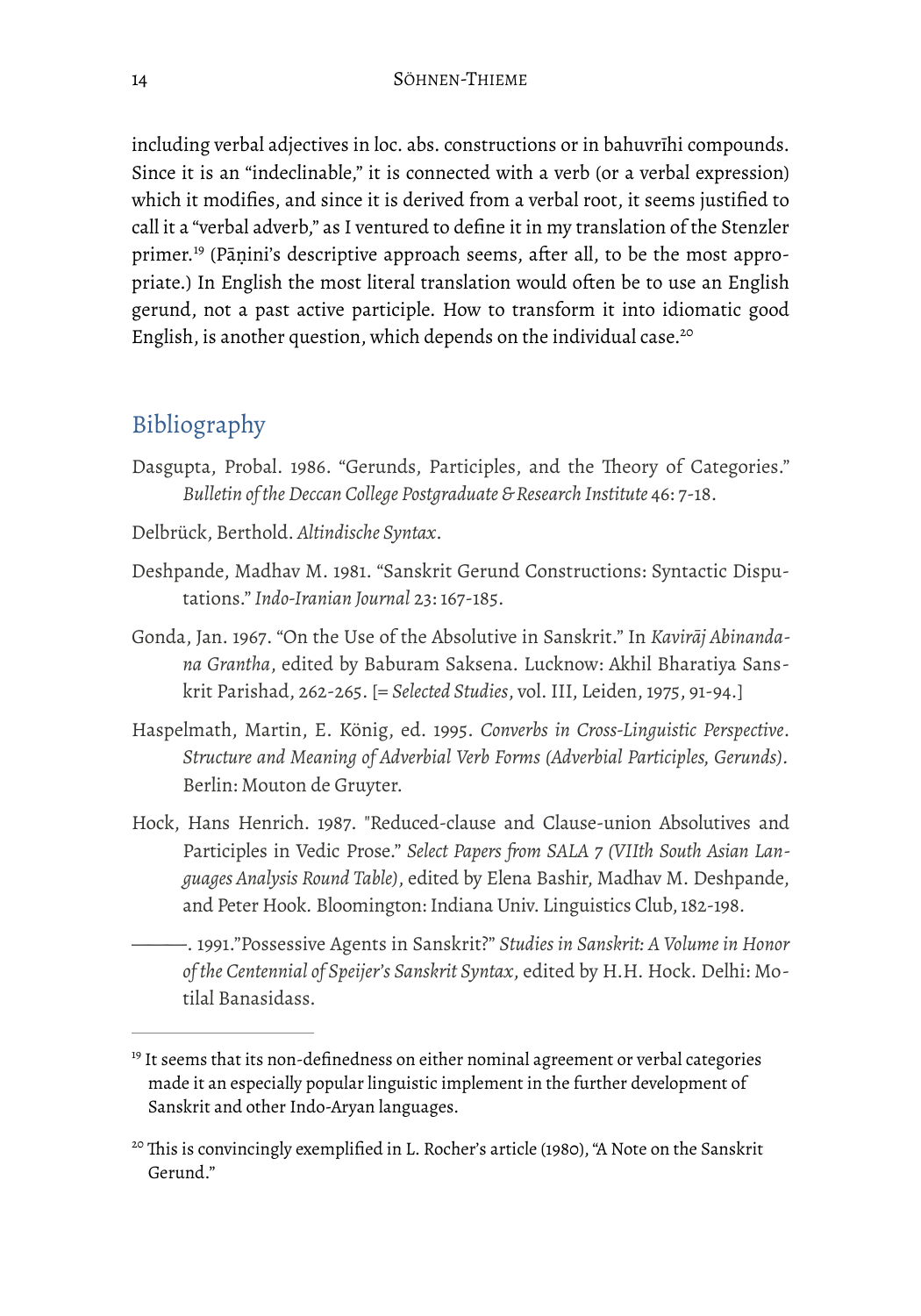- Hofmann, J. B. 1965. *Lateinische Syntax und Stilistik*, neubearbeitet von A. Szantyr. (*Lateinische Grammatik*, 2. Band.) München: Beck. Verbesserter Nachdruck, München 1972.
- Jeffers, Robert and Robert Kantor. 1984. "A History of the Sanskrit Gerund." *Indogermanische Forschungen* 89: 99-103.
- Mayrhofer, Manfred. 1965. *Sanskrit-Grammatik, mit sprachvergleichenden Erläuterungen*. Berlin: de Gruyter.
- Morgenroth, Wolfgang. 1977. *Lehrbuch des Sanskrit.* 2. erw. u. überarb. Auflage. München: Hueber.
- Neisser, Walter. 1928. Review of: Hanns Oertel, *Te syntax of Cases in the narrative and descriptive prose of the Brāhmaṇas. I. Te disjunct of cases (*Heidelberg 1926). *Zeitschrift für Indologie und Iranistik* 5: 319-326. (= *Kleine Schriften*, ed. by Peter Das, Wiesbaden: Franz Steiner 1980.)
- Pāṇini. 1887. *Aṣṭādhyāyī.* Ed. and transl. by Otto Boehtlingk. Leipzig. Reprinted Hildesheim: Georg Olms, 1964.
- Quirk, Randolph and Sidney Greenbaum. 1973. *A University Grammar of English*. Harlow, Essex: Longman Group.
- Renou, Louis. 1930. *Grammaire sanscrite*. 2 Vols. Paris: Adrien-Maisonneuve.
- Rocher, Ludo. 1980. "A Note on the Sanskrit Gerund." *Recherches de Linguistique: Hommage à Maurice Leroy*, edited by J. Bingen, A. Coupez, and F. Mawet. Université libre de Bruxelles, 181-188.
- Söhnen[-Tieme], Renate. 1985. "Die Konstruktion des Absolutivs im Sanskrit." *Grammatische Kategorien: Funktion und Geschichte*. *(Akten der VII. Fachtagung der Indogermanischen Gesellschaft, Berlin, 20.-25. Februar 1983),* edited by Bernfried Schlerath and Veronica Rittner. Wiesbaden: Dr.Ludwig Reichert Verlag, 478-489.
- Speijer, J. S. 1886. *Sanskrit Syntax*. Leiden. Reprinted in India, Delhi: Motilal Barsidass, 1973.
- Stenzler, A. F. 1915. *Elementarbuch des Sanskrit.* (Grammatik Texte Wörterbuch). 9. Auflage, fortgeführt von Richard Pischel, umgearbeitet von Karl F. Geldner. Gießen: Alfred Töpelmann. [17. Auflage, nachgedruckt Berlin: de Gruyter, 1980.]